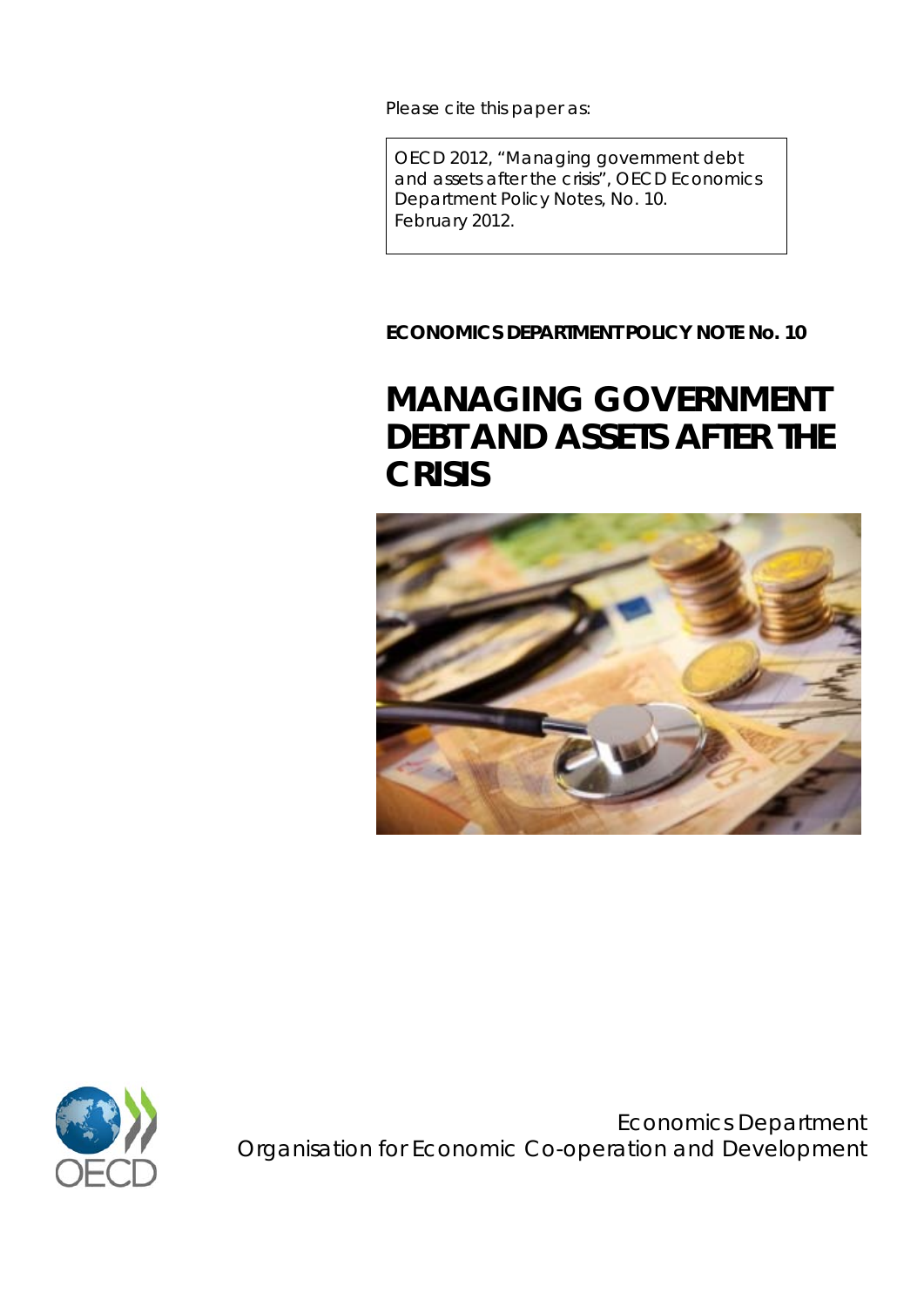*This document and any map included herein are without prejudice to the status of or sovereignty over any territory, to the delimitation of international frontiers and boundaries and to the name of any territory, city or area.*

*The statistical data for Israel are supplied by and under the responsibility of the relevant Israeli authorities. The use of such data by the OECD is without prejudice to the status of the Golan Heights, East Jerusalem and Israeli settlements in the West Bank under the terms of international law*.

© OECD (2012)

You can copy, download or print OECD content for your own use, and you can include excerpts from OECD publications, databases and multimedia products in your own documents, presentations, blogs, websites and teaching materials, provided that suitable acknowledgment of OECD as source and copyright owner is given. All requests for commercial use and translation rights should be submitted to *rights@oecd.org*.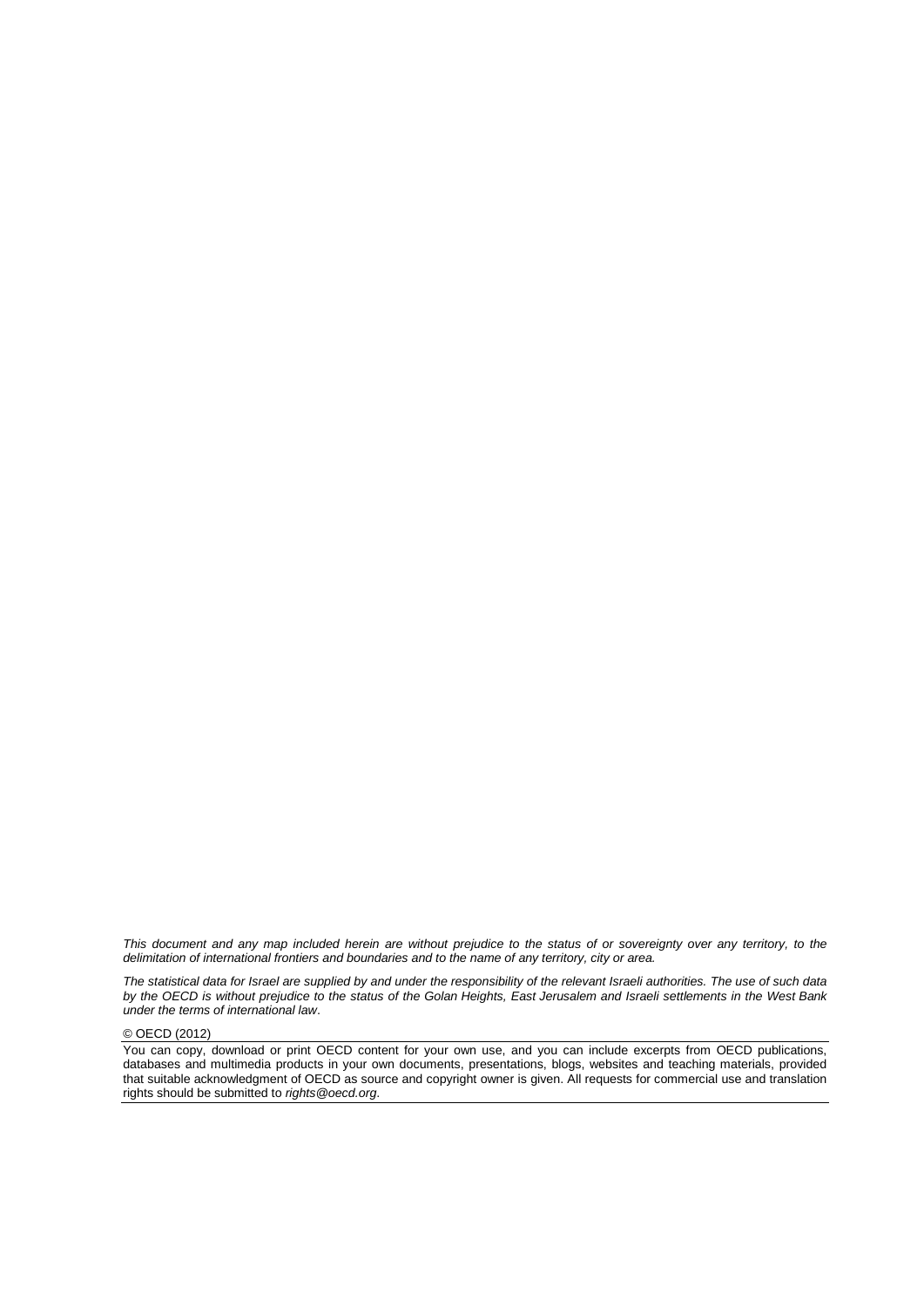# **MANAGING GOVERNMENT DEBT AND ASSETS AFTER THE CRISIS[1](#page-2-0)**

- The crisis has inflated the size of the government balance sheet. The maturity structure of balance sheets usually involves a trade-off between risk and cost. Higher debt levels increase the long-term fiscal costs of longer debt maturities but also the magnitude of potential re-financing problems and costs associated with shorter maturities.
- The crisis has led governments to accept more risk on the asset side of their balance sheet, which might suggest matching this by more prudent policies on the debt side.
- While foreign-currency issues might broaden the investor base, they can raise the volatility of demand for government bonds.
- Liquid government bond markets aid in the pricing of private sector credit and derivatives, and in providing liquidity buffers, regulatory capital and hedging assets to financial institutions. Demand for these services and thereby for government bonds may have been increased by the crisis.
- Unconventional monetary policies interact with government debt management, as they drive down longer-term yields and increase the fiscal incentives to extend debt maturities.
- Financial assets held at the same time as debt are effectively debt financed and might increase government balance sheet risk. However, financial reserves might be built for purposes such as prefunding future temporary spending, tax smoothing, avoiding short-term volatility in funding costs, or transferring wealth to future generations.
- Privatisation of government assets should be based on cost-benefit analysis and, except in extreme cases, not solely on revenue-raising objectives. In this regard, the current context may not be optimal for selling assets by governments that are not forced to.
- In the absence of financial repression, and given present maturity structures of debt, there is limited scope to significantly reduce the real value of government liabilities through higher inflation. Moreover, the costs of high inflation would likely outweigh the potential fiscal benefits.

1. In the wake of the financial crisis, government debt in the OECD area has increased massively on top of already high debt-GDP ratios prior to the crisis, by some 30% of GDP between 2007 and 2011 on average, rendering fiscal positions in many countries unsustainable. Management of government debt and assets can contribute to limiting future risks to fiscal positions and supporting fiscal consolidation strategies. This note highlights important issues and some associated trade-offs.

# **Managing debt cost and risks**

# *Term structure of debt*

 $\overline{a}$ 

2. In many OECD countries the share of short-term in total public sector debt rose at the onset of the financial crisis, reflecting attempts to quickly raise additional funds at the lowest borrowing cost, but average maturity has been recovering since (Figure 1).<sup>[2](#page-2-1)</sup> At the same time, debt levels have deteriorated substantially in most OECD countries on account of rising deficits and cumulating debt servicing obligations. This increases the vulnerability of the government balance sheet and warrants a more careful choice between costs and risks in benchmark portfolios.

<span id="page-2-0"></span><sup>1.</sup> For more detail, see Rawdanowicz, Wurzel and Ollivaud (2011).

<span id="page-2-1"></span><sup>2.</sup> See Blommestein (2010). In countries with high market turbulence, the issuance of new debt was for some time confined to treasury bills.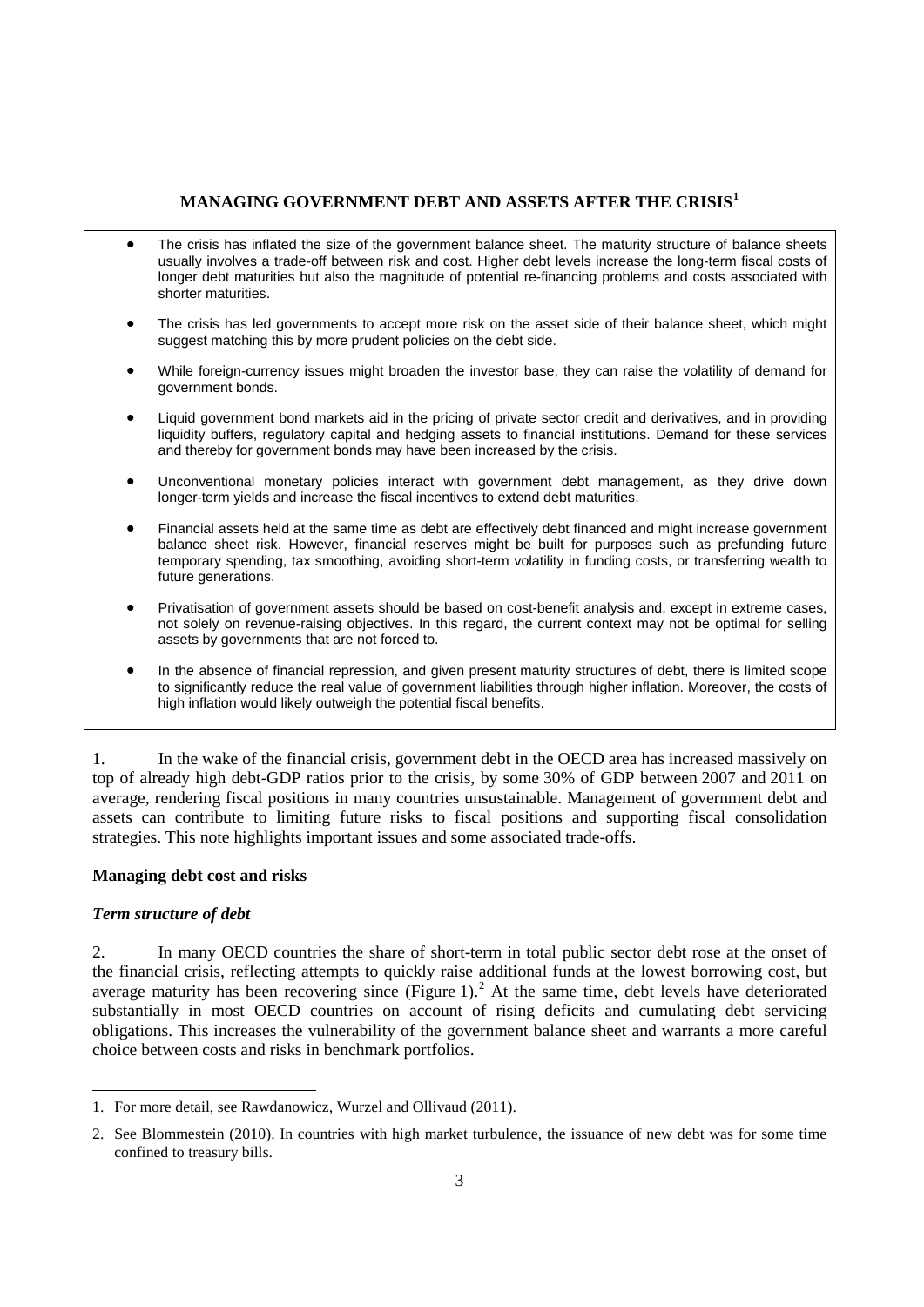

# **Figure 1. Share of short-term debt in selected countries**

*Note*: The lines depict the simple average among the G10 countries (Belgium, Canada, France, Germany, Italy, the Netherlands, Sweden, Switzerland, the United Kingdom and the United States). Short-term debt includes the debt instruments with a maturity up to one year.

Source: OECD, Central Government Debt database.

3. On the one hand, there is an incentive to exploit relatively low short-term interest rates by issuing short-term debt. On the other hand, heightened debt rollover risks associated with short-term financing could lead to sudden significant deteriorations in fiscal positions. This, in turn, would increase the risk of a backlash in economic growth. Also, the crisis has led governments into taking more risk on the asset side (see below). On balance, this may imply attaching a larger weight to avoiding risk than prior to the crisis, suggesting to extend further maturities, possibly above pre-crisis levels.

4. Such a strategy might also lock in long-term interest rates that are still very low in most countries, with the notable exception of countries affected by the European debt crisis. In most countries, long-term rates are likely to rise over the medium term once an economic upswing firms and monetary policies will move towards a neutral stance. An illustrative example shows (Table 1) that at present debt levels (about 100% of GDP on average in the OECD area) a one percentage-point increase in interest rates across the yield curve could raise debt by up to several percentage points of GDP within five years, with a bigger effect for shorter debt maturity.

#### **Table 1. Impact of a 1 percentage point increase in interest rates on the debt ratio**

| After    |     | Low debt turnover (average maturity of around 10 years <sup>1</sup><br>with an initial debt ratio of: |      | High debt turnover (average maturity of around 2 years) $2$<br>with an initial debt ratio of: |      |      |  |
|----------|-----|-------------------------------------------------------------------------------------------------------|------|-----------------------------------------------------------------------------------------------|------|------|--|
|          | 80% | 100%                                                                                                  | 120% | 80%                                                                                           | 100% | 120% |  |
| 2 years  | 0.1 | 0.1                                                                                                   | 0.2  | 0.3                                                                                           | 0.4  | 0.5  |  |
| 5 years  | 0.8 | 1.0                                                                                                   | 1.2  | 2.3                                                                                           | 2.9  | 3.5  |  |
| 10 years | 3.0 | 3.8                                                                                                   | 4.6  | 6.3                                                                                           | 7.9  | 9.5  |  |

Accumulated additional debt over the baselline in percentage points of GDP

Notes: For details of the assumptions employed for the calculations see Rawdanowicz, Wurzel and Ollivaud (2011).

1. Low debt turnover scenario assumes the share of initial debt maturing in the 1<sup>st</sup> year of 10% and from the 2<sup>nd</sup> year onwards of 5%.

2. High debt turnover scenario assumes the share of initial debt maturing in the 1<sup>st</sup> year of 40%, in the 2<sup>nd</sup> and 3<sup>rd</sup> year of 25% and in the  $4<sup>th</sup>$  year of 10%.

Source: OECD.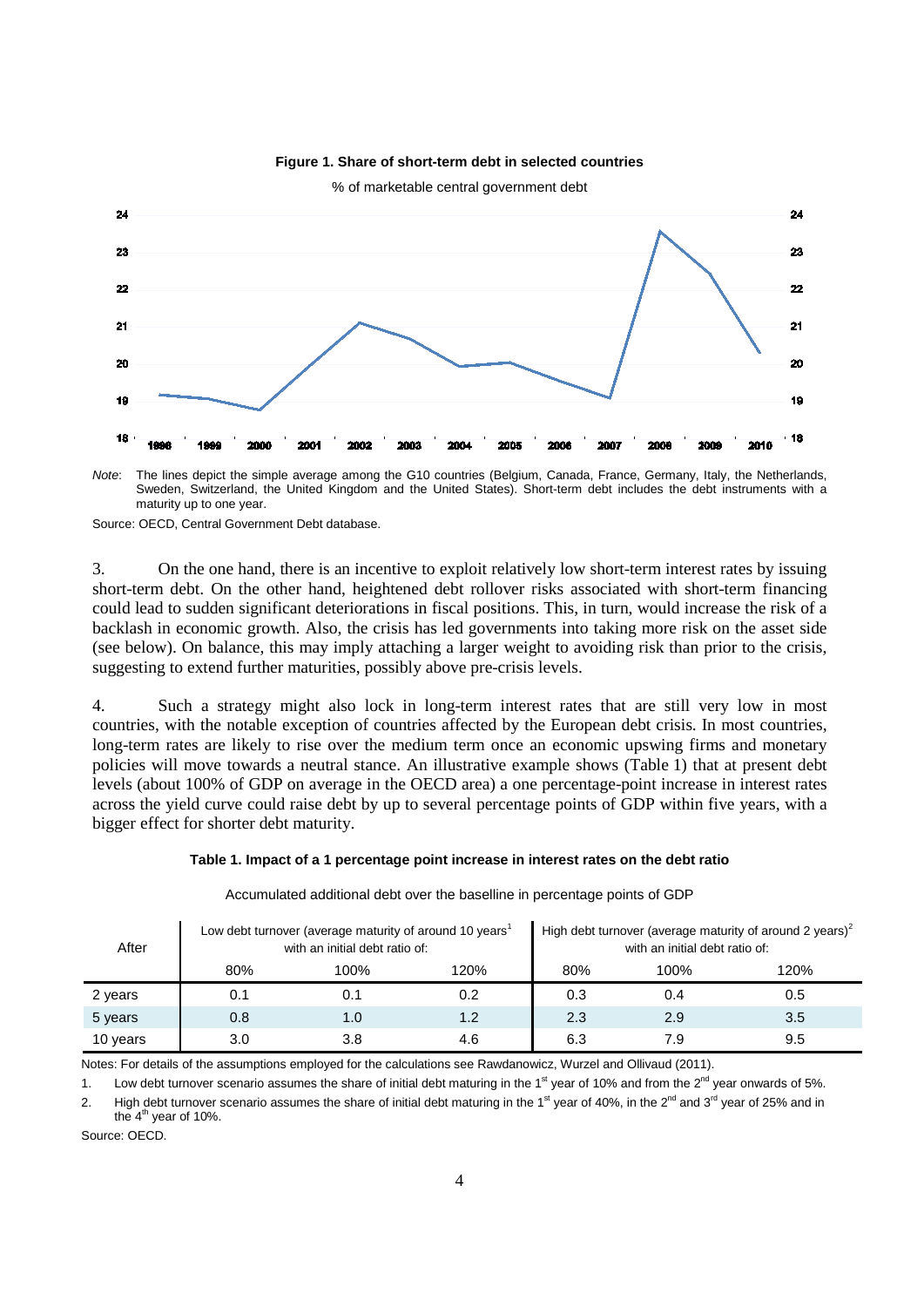#### *Indexed debt instruments*

5. The composition of government debt (and assets) is sometimes thought as offering some opportunities to hedge government revenue and spending against macroeconomic shocks. In particular, a hedge would be obtained if the government's debt servicing obligations were positively correlated with its tax receipts. Under this perspective, the optimal funding strategy would depend on the shocks affecting the economy and the structure of the economy itself. However, assessing the types of shocks hitting the economy, and the sensitivity of the economy with respect to such shocks can be very difficult. Alternatively, governments could obtain some protection of fiscal balances by issuing bonds that are indexed to certain economic indicators such as oil prices or GDP. In practice, issuance of indexed bonds of this type has so far been very limited, with GDP indexation having largely been confined to the context of debt restructuring of emerging markets.<sup>[3](#page-4-0)</sup> Such markets are unlikely to emerge unless they were introduced on a significant scale by several countries at the same time.

# *Foreign currency debt*

6. Foreign currency issuance increased somewhat across the OECD area during the financial crisis, reflecting attempts by debt managers to widen the circle of financial investors. Nonetheless, the available information indicates that in most OECD countries securities issued in foreign currencies account for only a small part of marketable government debt (Table 2). However, effective foreign currency obligations are generally higher than apparent from the statistics due to foreign currency swaps, which are often used to exploit interest rate differentials between different currencies.

#### **Table 2. Structure of central government debt**

| per cent of marketable debt, end-2010 |                                      |                |                                |                      |                    |                 |       |            |                      |                     |  |  |
|---------------------------------------|--------------------------------------|----------------|--------------------------------|----------------------|--------------------|-----------------|-------|------------|----------------------|---------------------|--|--|
|                                       | Total monev<br>market<br>instruments | Total<br>bonds | Fixed-rate income instruments' |                      |                    | Index-          | Other | Variable-  | Debt held            | Debt in             |  |  |
|                                       |                                      |                | Short-term<br>bonds            | Medium-term<br>bonds | Long-term<br>bonds | linked<br>bonds | bonds | rate notes | by non-<br>residents | foreign<br>currency |  |  |
| Belgium                               | 13.6                                 | 86.4           | 8.0                            | 36.6                 | 40.8               | 0.0             | 1.0   | 0.0        | $\ddot{\phantom{a}}$ | 0.0                 |  |  |
| Canada                                | 30.5                                 | 69.5           | 25.8                           | 13.3                 | 25.1               | 5.3             | 0.0   | 0.0        | 21.1                 | 1.0                 |  |  |
| France                                | 15.4                                 | 84.6           | 0.0                            | 18.6                 | 54.1               | 11.8            | 0.0   | 0.0        | 68.1                 | 0.0                 |  |  |
| Germany                               | 7.9                                  | 92.1           | 0.0                            | 29.9                 | 58.6               | 3.5             | 0.0   | 0.0        | $59.2^2$             | 0.3                 |  |  |
| Italy                                 | 8.5                                  | 91.5           | 0.0                            | 18.4                 | 46.7               | 6.8             | 10.3  | 9.4        |                      | 0.1                 |  |  |
| Japan <sup>3</sup>                    | 18.8                                 | 81.2           | 9.2                            | 34.0                 | 32.2               | 0.7             | 5.1   | 0.0        | $\sim$               | 0.0                 |  |  |
| <b>Netherlands</b>                    | 19.1                                 | 80.9           | 9.4                            | 33.8                 | 37.8               | 0.0             | 0.0   | 0.0        | $\ddot{\phantom{a}}$ | 1.8                 |  |  |
| Sweden                                | 16.2                                 | 83.8           | 0.0                            | 64.4                 | 0.0                | 19.4            | 0.0   | 0.0        | 45.7                 | 18.2                |  |  |
| Switzerland                           | 10.1                                 | 89.9           | 0.0                            | 0.0                  | 89.9               | 0.0             | 0.0   | 0.0        | $\ddotsc$            | 0.0                 |  |  |
| <b>United Kingdom</b>                 | 4.7                                  | 95.3           | 4.0                            | 21.5                 | 47.8               | 22.0            | 0.0   | 0.0        | 26.1                 | $\sim$ $\sim$       |  |  |
| <b>United States</b>                  | 21.1                                 | 78.9           | 8.7                            | 36.5                 | 26.7               | 7.0             | 0.0   | 0.0        | 50.9                 | 0.0                 |  |  |

# Per cent of marketable debt, end-2010

*Note* : 1. In general, the maturity of fixed-rate bonds is: up to 1 year for short-term, 1 to 5 years for medium-term, and above 5 years for long-term.

2. Securities of the federal government, states and municipalities combined.

3. End-2009 data.

 $\overline{a}$ 

Source: OECD, Central Government Debt database.

7. The share of domestic currency government debt held by non-residents is much larger than the share of foreign exchange denominated issues (Table 2). Thus, for the larger OECD countries, foreign currency issuance does not appear crucial for attracting non-resident financial investors, but exchange rate risk is a relevant factor in determining the demand for bonds, as indicated by the marked gap between non-resident holdings for countries within and outside the euro area. With debt levels having reached

<span id="page-4-0"></span><sup>3.</sup> For example, some countries such as Bulgaria, Costa Rica and Bosnia and Herzegovina, issued bonds as part of their Brady restructurings that included clauses or warrants which increased their payments, if GDP reached a certain level (Griffith-Jones and Sharma, 2006).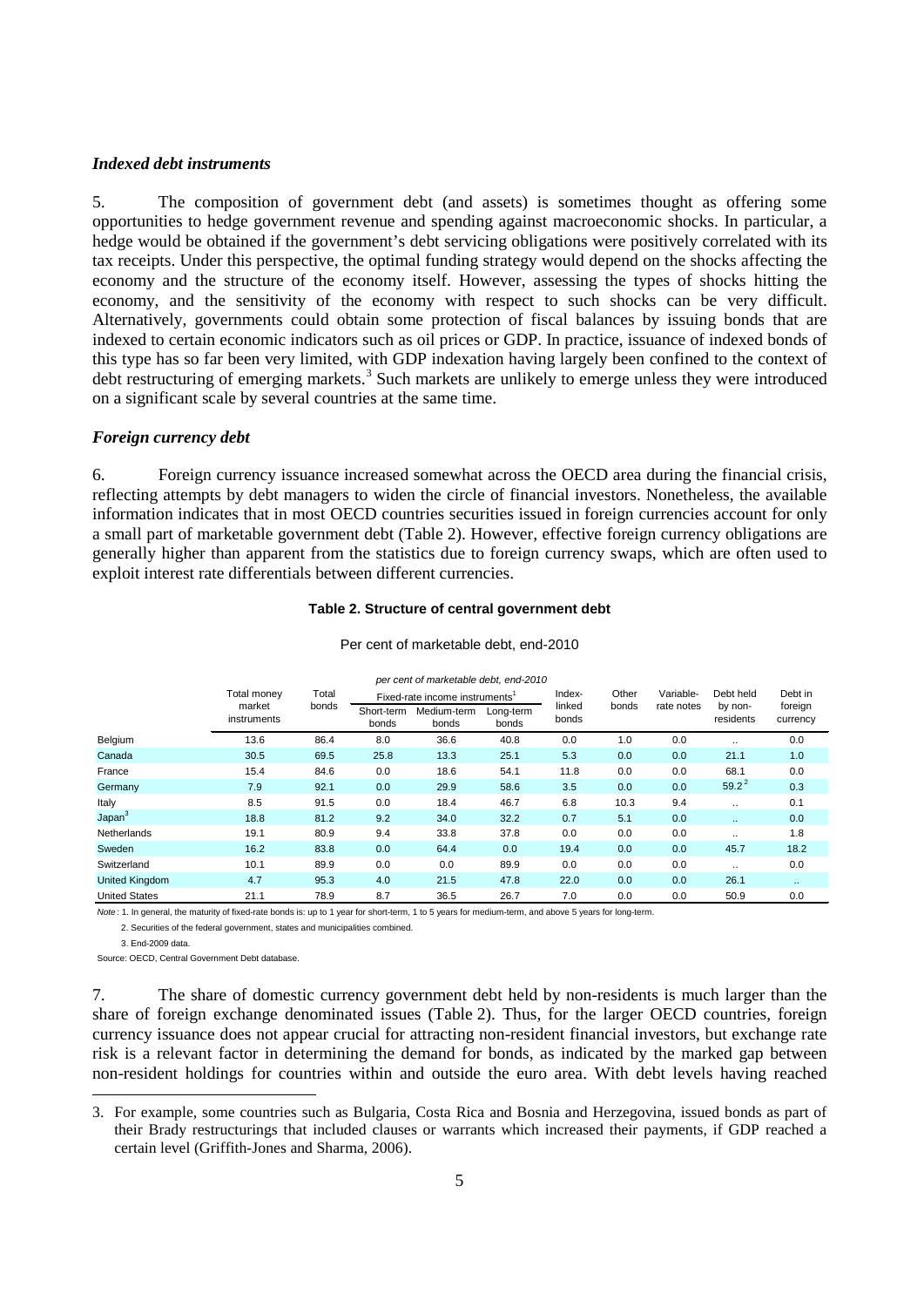unprecedented levels, sizeable bond holdings by non-residents reinforce the need to have credible mediumterm fiscal programmes so as to reduce the risk that unsustainable fiscal positions trigger abrupt reductions in foreign demand for domestic government bonds.

# **Committing to price stability**

8. With mushrooming debt, there is a temptation to reduce debt through inflation. For example, at a gross debt level of 100% of GDP, annual debt turn-over of 20% and stylised assumptions about growth and interest rates that correspond to projected characteristics of many OECD countries, a permanent inflation increase of 1 percentage point which is immediately and fully translated into nominal interest rates would lower the debt ratio after ten years by about 6 percentage points. The effect would be more pronounced if debt turn-over were lower and financial repression hampered interest rates moving up. However, the macro-economic costs of inflation (and financial repression) would likely outweigh the potential fiscal benefits and conflict with policies that aim at improving market confidence. Also, well-anchored inflation expectations, beyond their impact on investment and growth, lower *ceteris paribus* overall debt servicing costs.

### **Keeping government bond markets liquid**

9. The supply of government bonds to the capital market is important in several respects. First, liquid markets for government securities are needed to contain or reduce liquidity premia demanded by financial investors and thus debt servicing costs. Second, government securities act as "risk-free" benchmarks for the pricing of private sector credit and derivatives. Third, they act as regulatory liquidity buffers for banks, the more so in the light of new regulatory initiatives of Basel III. Fourth, government securities act as regulatory capital for banks and pension funds. Fifth, over and above their regulatory function, they are attractive investment instruments for financial institutions, notably pension funds, with long-term contractual obligations *vis-à-vis* their clients. Indeed, the demand for funded private sector pensions as a supplement to social security pensions has increased. Managing the supply of benchmark instruments, taking into consideration market developments and new regulatory initiatives, may thus be part of the government debt managers' objectives. The perspective of supplying the market with instruments that are suitable to hedge long-term obligations provides an additional argument in favour of issuing bonds with long durations.

### **Managing public sector assets**

10. Financial and non-financial assets, together with liabilities, influence the costs, yields and risks of the public sector balance sheet. For example, asset yields might be correlated with the business cycle and fall pro-cyclically along with tax receipts, and asset prices might fall in the presence of adverse economic shocks. For almost all OECD countries gross debt exceeds financial assets by a significant margin (Figure 2). Among the G10 countries, shares and other equity account for about 40% of total financial assets on average. By function, the largest single asset-holding entities are social security funds, which account for more than 30% of general government financial assets in France, Japan and Sweden. Comprehensive and detailed information on non-financial assets is lacking in most countries.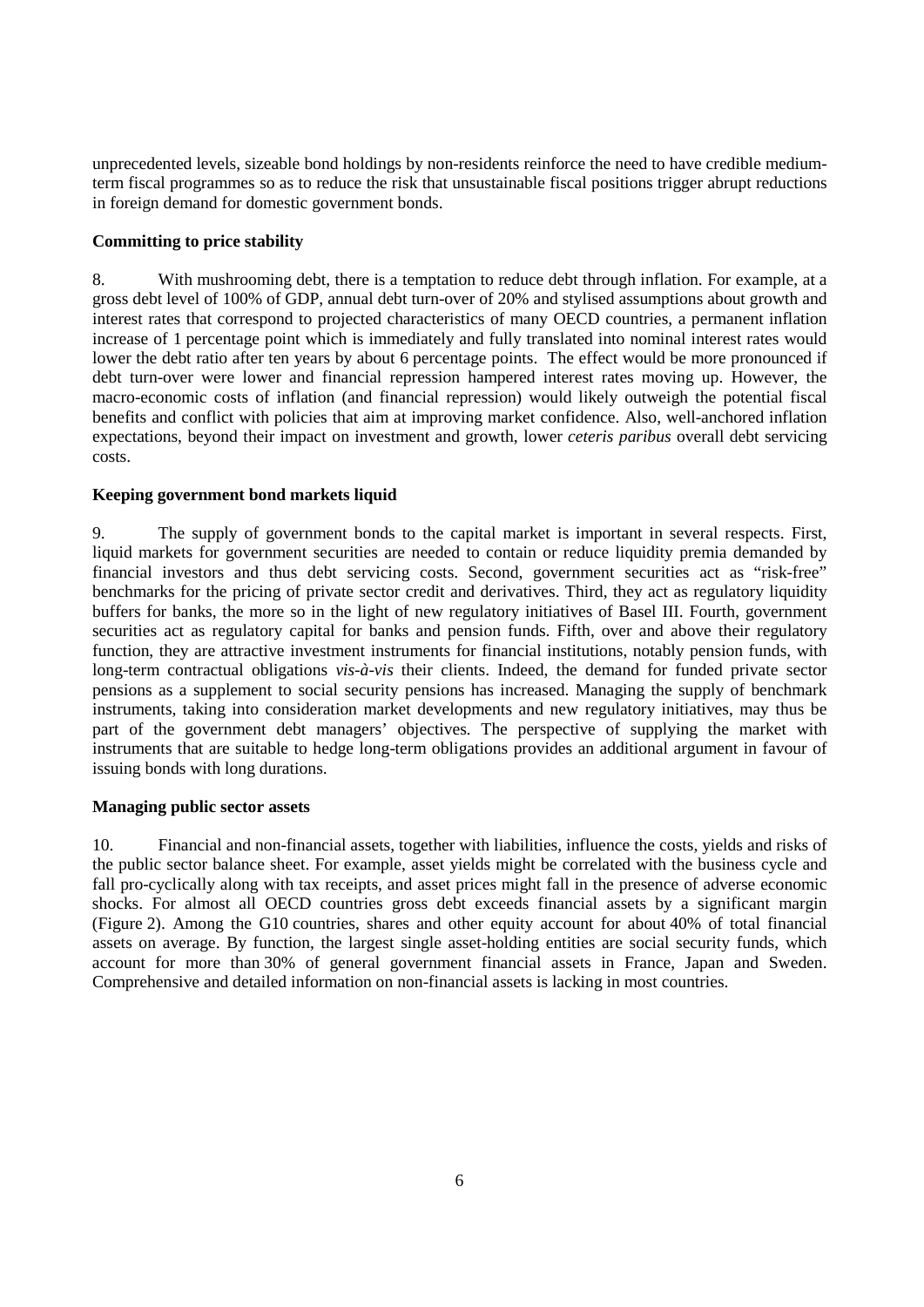

# **Figure 2. Gross and net debt**

2010, % of GDP

*Note*: Net debt is defined as gross debt minus financial assets.

*Source*: OECD Economic Outlook 90 database.

#### *Building reserves*

11. If assets are held together with debt, they are effectively debt financed. To some extent it might be possible to use assets so as to hedge risks on the liability side of the government balance sheet or budgetary spending or revenue risks more generally. It is not clear though that a combination of debt and debtfinanced financial assets would allow for more efficient management of yields and risks of the government's balance sheet than holding no assets at correspondingly reduced gross debt. However, there are some arguments in favour of holding reserves. Prefunding of future liabilities can be efficient for the purpose of tax smoothing, if future spending hikes are temporary and would otherwise need to be financed by temporary tax increases causing dead-weight losses. This might be the case to a limited extent for ageing-related outlays, such as for example the additional spending associated with particularly large cohorts in retirement. Moreover, building reserves can contribute to making the fiscal implications of future spending visible in current fiscal positions, in particular for social security benefits. Keeping contingency reserves might be effective in rapidly providing the financial means necessary to cushion adverse unforeseen events, such as to help funding financial aid for the purpose of financial crisis resolution.<sup>[4](#page-6-0)</sup> Reserves may also help cushion budgets against short-term volatility in funding costs. Also, some governments in countries that are producers of non-renewable raw materials have established funds to save revenues from the sale of commodities, helping to transmit wealth to future generations and buffer fluctuations in revenues due to terms of trade shocks. Reserves involve some risk, however, that political pressure would at some point force them being spent for tax reductions, current spending or government programmes that yield below-market returns.

#### *Reducing gross debt via asset sales*

 $\overline{a}$ 

12. Privatisation of government assets not only reduces gross debt but may also boost economic growth provided that certain conditions are met. In particular, privatisation should be accompanied by appropriate regulatory provisions addressing market failures that may exist in areas operated by public firms.

<span id="page-6-0"></span><sup>4.</sup> For example, Sweden and Germany have installed funds to aid future crisis resolution if needed. Proposals along these lines have been made by European Commission and the IMF. See also Schich and Kim (2010).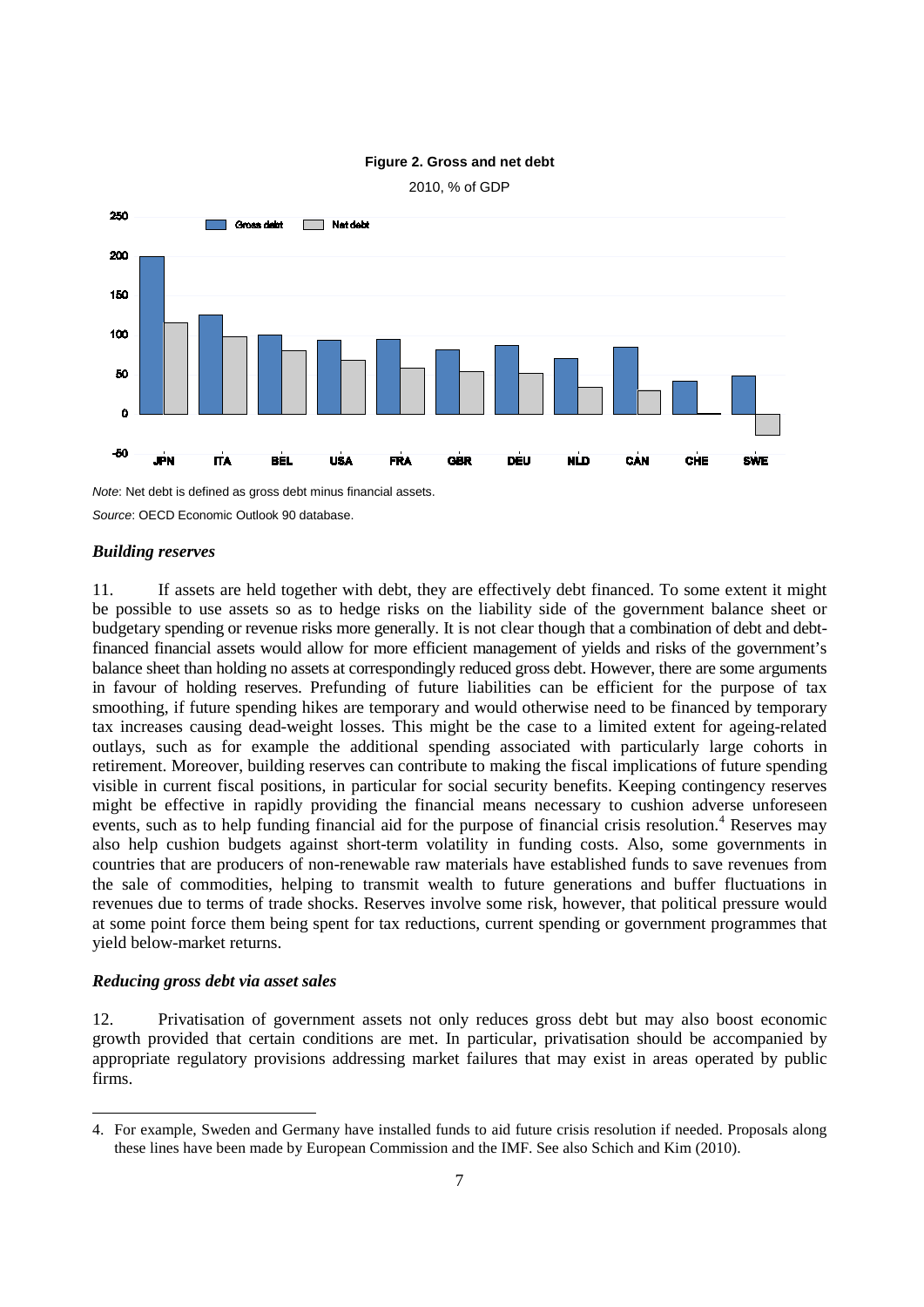13. Portfolio risks are also relevant. In particular, stakes in banks increase the exposure of government balance sheets to macroeconomic shocks. Bank profits are pro-cyclical, putting an additional burden on general government finances at times when tax bases shrink and unemployment-related outlays rise. This suggests unwinding equity participations in banks once macroeconomic conditions permit. In many countries gross debt levels could be reduced substantially by unwinding equity participations and credit positions that were acquired in response to the financial crisis.

14. Beyond unwinding equity participations in banks, the scope for sales of financial assets may be limited in practice in most OECD countries and likely to be insufficient to return debt ratios to pre-crisis levels. Privatisation programmes should be primarily based on cost-benefit analysis and, except in extreme cases, should not be driven solely by revenue raising or debt-reduction objectives.

# **Interactions with monetary policy**

15. Central bank operations affect general government finances, in part because some share of the central bank profits accrue to the government. In an extreme case, it is conceivable that central bank losses might even require capital injections by the government. Liquidity-support measures for banks proved to be a major policy tool in coping with the crisis, but came along with relaxed conditions for admissible collateral. Quantitative easing (QE) policies, conducted in the first place by the US Federal Reserve and the Bank of England, aim at stimulating private sector activity via lowering credit cost, generating positive wealth effects and raising the returns on investment. Asset purchases effectively shift risky financial assets from the private sector onto the balance sheet of the central bank or a special QE fund in exchange for riskfree central bank reserves. Thus, both types of measures come at the expense of risks accumulating on central banks' balance sheets and thus, indirectly, on the general government balance sheet.

16. Debt management might also affect the effectiveness of monetary policy. In general, government debt management should act as yield taker. However, unconventional monetary policies that aim at reducing yields of longer term maturities (for example by buying longer term bonds in exchange for shorter term bonds) increase the fiscal incentives to extend debt maturities. Governments should be aware that this could counteract central banks' actions.

# **Comprehensive and transparent accounting of liabilities and assets**

17. Information exchange between the relevant agencies, including the debt management office, public sector entities managing assets and the central bank, is important for an effective management of all public assets and liabilities. A proper assessment of fiscal positions requires a comprehensive and transparent reporting of all public liabilities and assets. Also, fiscal transparency facilitates consolidation by lowering risk premia, minimising refinancing risks and limiting fiscal gimmickry. It is thus desirable that standard – often less comprehensive – balance-sheet measures be accompanied by broader measures of public sector balance sheets.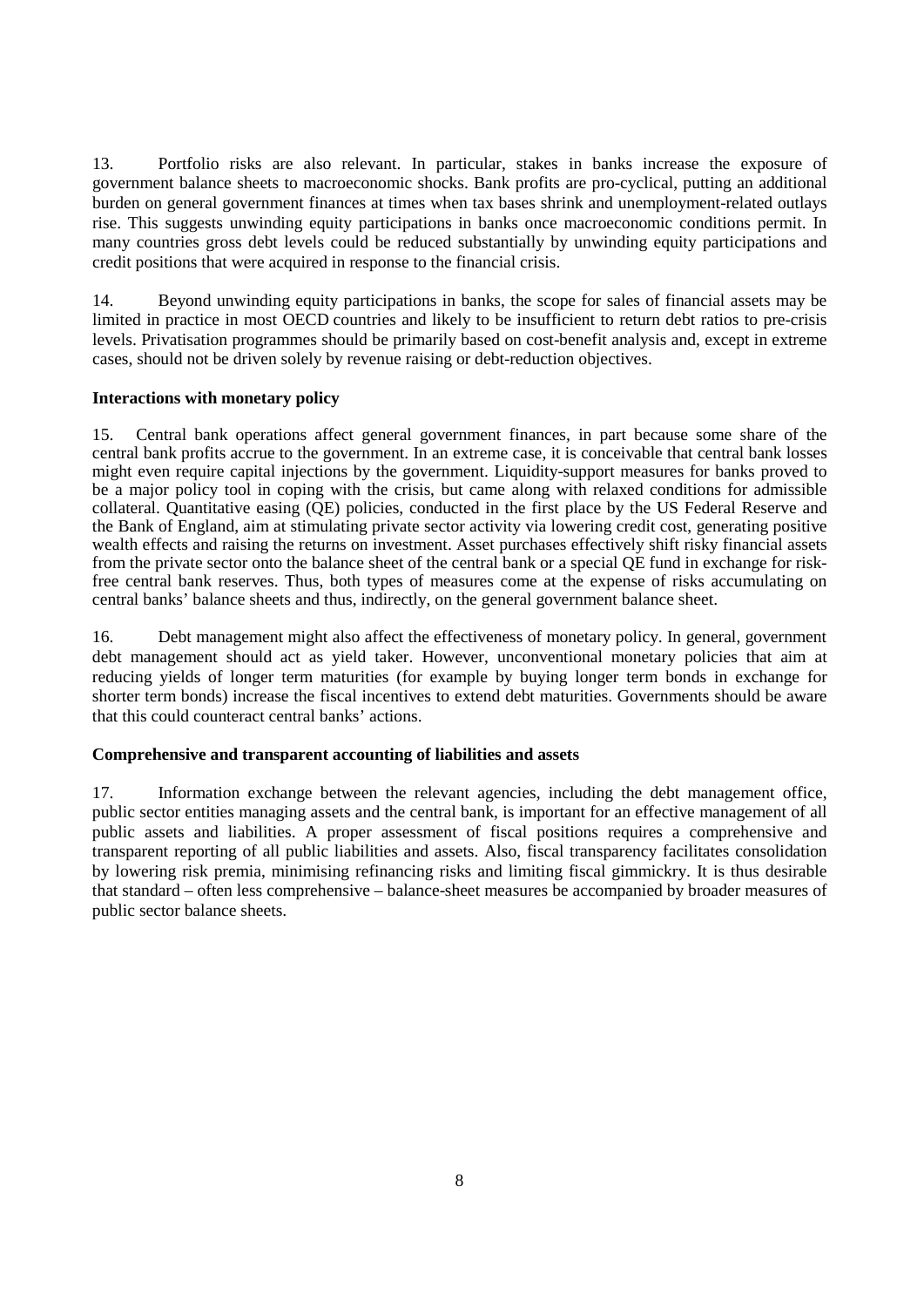### **REFERENCES**

- Blommestein, H., (2010), "Public Debt Management and Sovereign Risk During the Worst Financial Crisis on Record: Experiences and Lessons From the OECD Area", in C. Primo Braga and G. Vincelette (eds), *Sovereign Debt and The Financial Crisis, Conference Edition*, Washington, D.C.
- Griffith-Jones, S. and K. Sharma (2006), "GDP-Indexed Bonds: Making it Happen", *DESA Working Paper*, No. 21, United Nations.
- OECD (2002), "OECD Best Practices for Budget Transparency", *OECD Journal on Budgeting*, Vol. 1, No. 3.
- Rawdanowicz, L., E. Wurzel and P. Ollivaud (2011), "Current Issues in Managing Government Debt and Assets", *OECD Economics Department Working Papers*, No. 923, OECD Publishing. http://dx.doi.org/10.1787/5kg0kp6s6c0s-en
- Schich, S. and B.H. Kim (2010), "Systemic Financial Crises: How to Fund Resolution", *OECD Financial Market Trends*, No. 99, Vol. 2010/2.